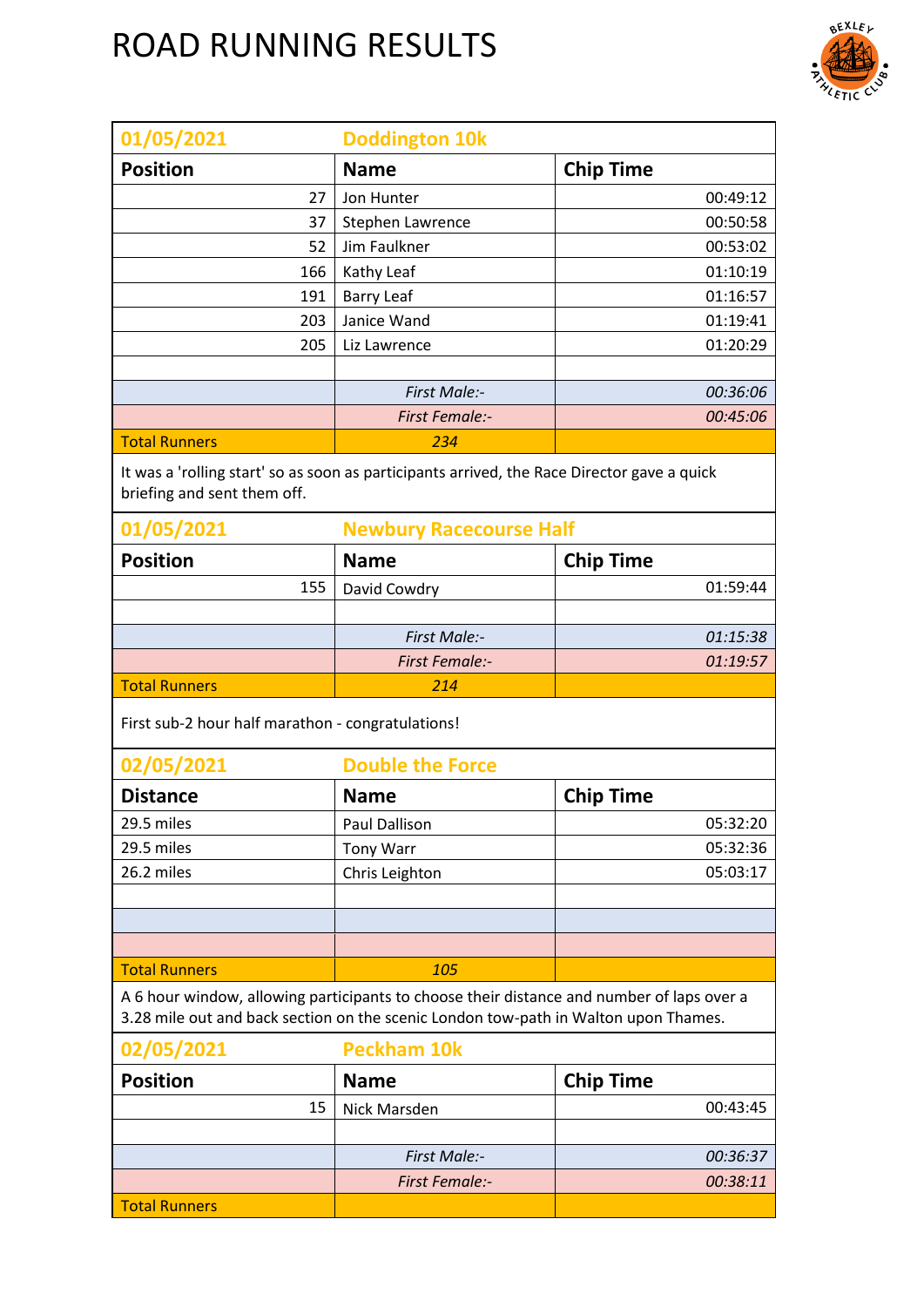

| 03/05/2021                                                                                                                                                        | <b>Whitstable 10k</b>                 |                  |  |
|-------------------------------------------------------------------------------------------------------------------------------------------------------------------|---------------------------------------|------------------|--|
| <b>Position</b>                                                                                                                                                   | <b>Name</b>                           | <b>Chip Time</b> |  |
| 12                                                                                                                                                                | Luc Legon                             | 00:39:13         |  |
| 76                                                                                                                                                                | Victoria Butterworth                  | 00:48:28         |  |
| 305                                                                                                                                                               | Nicky Butterworth                     | 01:04:19         |  |
| 373                                                                                                                                                               | Geraldine Legon                       | 01:12:01         |  |
| 393                                                                                                                                                               | Sylvia Jennings                       | 01:17:12         |  |
| 417                                                                                                                                                               | Eileen Noble                          | 01:29:24         |  |
|                                                                                                                                                                   |                                       |                  |  |
|                                                                                                                                                                   | First Male:-                          | 00:29:56         |  |
|                                                                                                                                                                   | <b>First Female:-</b>                 | 00:43:55         |  |
| <b>Total Runners</b>                                                                                                                                              | 427                                   |                  |  |
| 09/05/2021                                                                                                                                                        | <b>Chatham Maritime 10k</b>           |                  |  |
| <b>Position</b>                                                                                                                                                   | <b>Name</b>                           | <b>Chip Time</b> |  |
| 85                                                                                                                                                                | <b>Michael Griffin</b>                | 00:50:01         |  |
|                                                                                                                                                                   |                                       |                  |  |
|                                                                                                                                                                   | First Male:-                          | 00:33:30         |  |
|                                                                                                                                                                   | <b>First Female:-</b>                 | 00:38:47         |  |
| <b>Total Runners</b>                                                                                                                                              |                                       |                  |  |
|                                                                                                                                                                   |                                       |                  |  |
| 09/05/2021                                                                                                                                                        | <b>Crystal Palace Half Marathon</b>   |                  |  |
| <b>Position</b>                                                                                                                                                   | <b>Name</b>                           | <b>Chip Time</b> |  |
| 63                                                                                                                                                                | <b>Nick Marsden</b>                   | 01:41:16         |  |
|                                                                                                                                                                   |                                       |                  |  |
|                                                                                                                                                                   | First Male:-                          | 01:22:01         |  |
|                                                                                                                                                                   | <b>First Female:-</b>                 | 01:36:27         |  |
| <b>Total Runners</b>                                                                                                                                              | 375                                   |                  |  |
|                                                                                                                                                                   |                                       |                  |  |
| 15/05/2021                                                                                                                                                        | <b>The Reunion 5km - Kempton Park</b> |                  |  |
| <b>Position</b>                                                                                                                                                   | <b>Name</b>                           | <b>Chip Time</b> |  |
| 797                                                                                                                                                               | Kathy Leaf                            | 00:29:22         |  |
| 851                                                                                                                                                               | <b>Barry Leaf</b>                     | 00:30:26         |  |
|                                                                                                                                                                   |                                       |                  |  |
|                                                                                                                                                                   | First Male:-                          | 00:15:26         |  |
|                                                                                                                                                                   | <b>First Female:-</b>                 | 00:17:37         |  |
| <b>Total Runners</b>                                                                                                                                              | 1089                                  |                  |  |
| Kathy says: "We both took part in Race B which was non-socially distanced for both runners<br>and spectators. (It felt really odd taking part in a 'real' race)." |                                       |                  |  |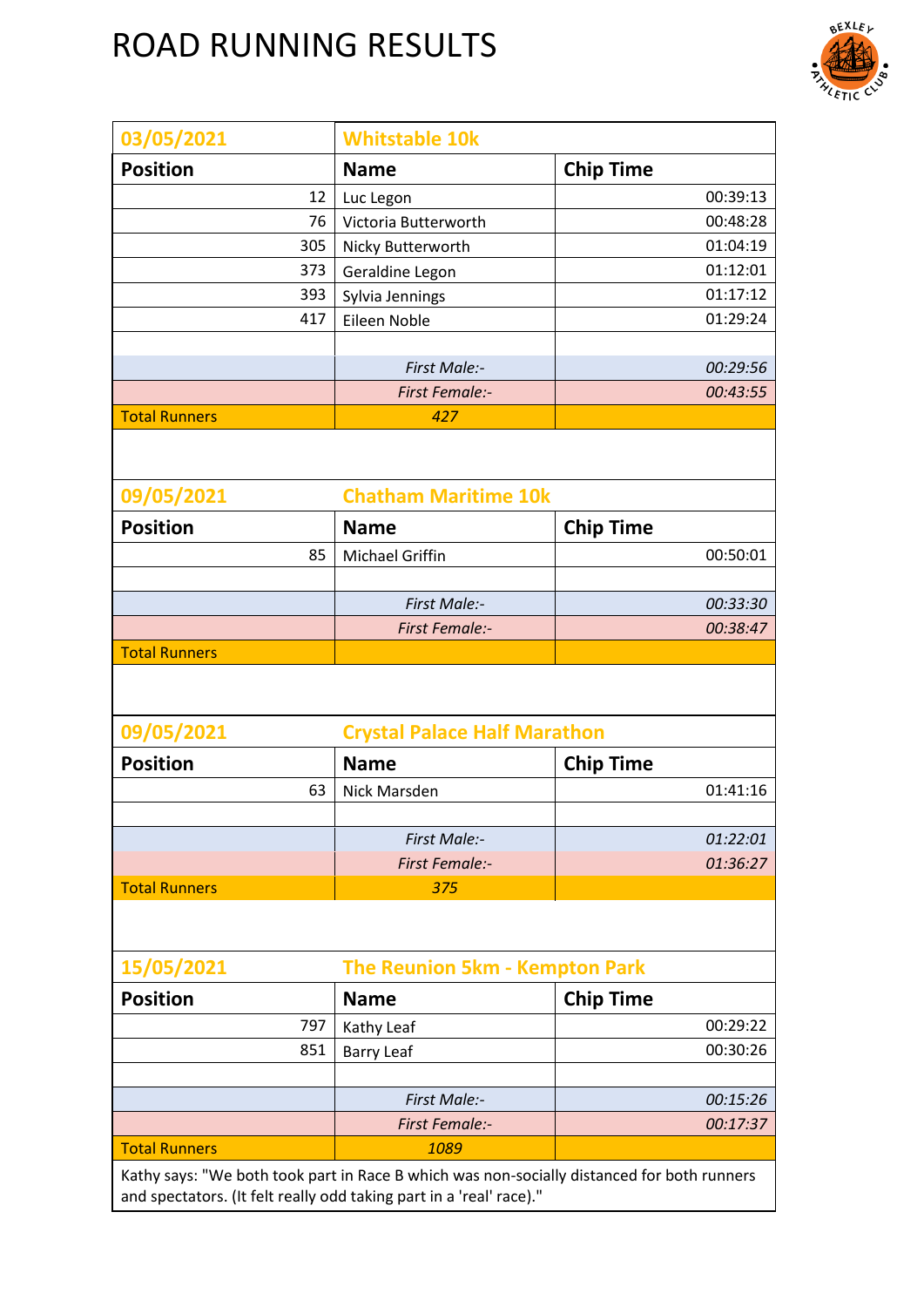

| 15/05/2021           | <b>Battersea Park 10k</b>                 |                  |
|----------------------|-------------------------------------------|------------------|
| <b>Position</b>      | <b>Name</b>                               | <b>Chip Time</b> |
| 425                  | <b>Richard Furze</b>                      | 01:02:59         |
|                      |                                           |                  |
|                      | First Male:-                              | 00:31:41         |
|                      | <b>First Female:-</b>                     | 00:35:33         |
| <b>Total Runners</b> | 455                                       |                  |
|                      |                                           |                  |
| 16/05/2021           | <b>Colchester 10k</b>                     |                  |
| <b>Position</b>      | <b>Name</b>                               | <b>Chip Time</b> |
| $\overline{7}$       | Thomas Wright                             | 00:34:36         |
|                      |                                           |                  |
|                      | First Male:-                              | 00:33:25         |
|                      | <b>First Female:-</b>                     | 00:38:30         |
| <b>Total Runners</b> | 1400                                      |                  |
|                      |                                           |                  |
| 23/05/2021           | <b>Eridge Half</b>                        |                  |
| <b>Position</b>      | <b>Name</b>                               | <b>Chip Time</b> |
| 121                  | Neil Ferebee                              | 02:25:47         |
|                      |                                           |                  |
|                      | First Male:-                              | 01:29:17         |
|                      | <b>First Female:-</b>                     | 01:49:37         |
| <b>Total Runners</b> | 333                                       |                  |
|                      |                                           |                  |
| 27/05/2021           | <b>Chase the Sun - Battersea Park 10k</b> |                  |
| <b>Position</b>      | <b>Name</b>                               | <b>Chip Time</b> |
| 14                   | Thomas Wright                             | 00:35:01         |
|                      |                                           |                  |
|                      | First Male:-                              | 00:32:11         |
|                      | <b>First Female:-</b>                     | 00:37:40         |
| <b>Total Runners</b> | 275                                       |                  |